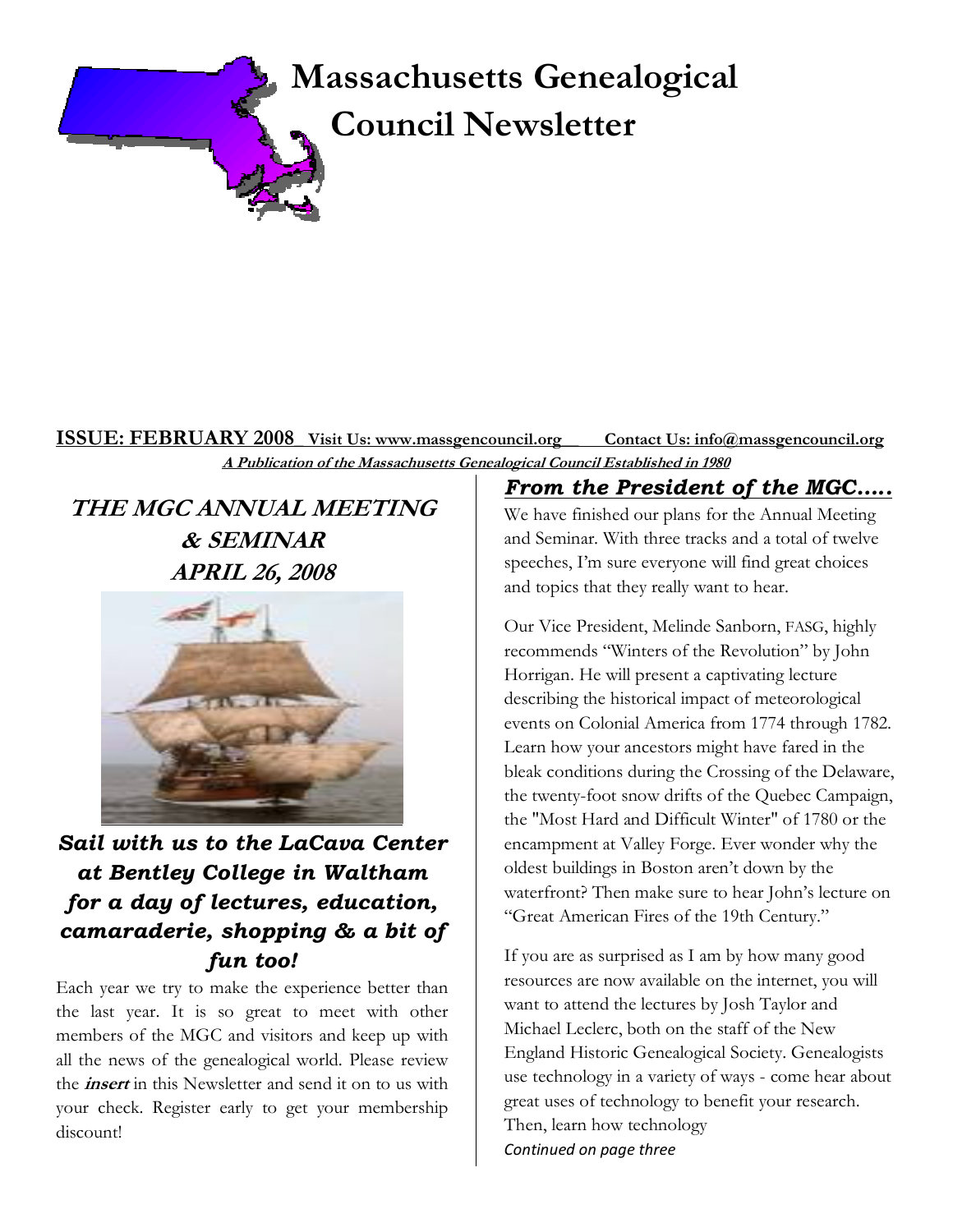# *REPORT OF THE MGC DIRECTOR O*<sup>F</sup> CIVIL RECORDS

Our bill (H2154) to revise Mass. General Law (MGL) Chapter 46, known as the "Registry of Births, Marriages and Deaths" statute, continues to sit "in committee" at the Joint Committee on Public Health and has yet to be vetted for approval (or not) of the committee prior to submission to the houses of the general court for passage. Although it is disappointing that more action has not occurred, there are two pieces of good news there. One is that we have not had a negative report to date. The second piece is that our opponents' bills also are languishing in the same limbo with no action to date.

One other piece of legislation which we supported has however been passed and signed into law. It is the "opening" of (limited) access to the original birth certificates of adopted children. As outlined below, this legislation came through the Joint Committee for Children, Families and Persons with Disabilities and was sponsored by the senate majority leader and the assistant minority whip in the house.

In September 2007 Gov. Deval Patrick of Massachusetts signed this "birth certificate" law amendment to MGL Chapter 46. The entire text (three pages) can be found under Senate Bill No. 63. See http://www.mass.gov/legis/, click on "Text of Senate Bills" and enter "63".

This amendment provides for (limited) access to the original birth certificate of (certain) adopted persons. Due to an "expectation of anonymity" that existed in adoption procedures beginning in 1974, those adoptions from 1974 through 2007 are exempted from the new open access amendment.

 This approved amendment further provides that "the Registry … shall establish and maintain an adoption contact information registry for the purpose of connecting parents listed on the initial birth certificate to any of their children who were adopted by others. The adoption contact registry shall at a minimum be capable of recording updated address and other information supplied by parents and adoptees needed for one to contact the other, *contd.next column* 

… Registration shall be entirely voluntary and participation may at any time be terminated through proper notification to the registry."

Also, "the information and indices held by the department of public health with respect to the adoption information contact registry are confidential and shall be exempt from the mandatory disclosure requirements of clause Twenty-sixth of section 7 of chapter 4 and section 10 of chapter 66," (The Public Record Statute).

### FROM THE NEWSLETTER EDITOR

Did you ever start a new job? Well I just did and it is being the Editor of the MGC Newsletter. Not that I am a neophyte but it does take a bit of time and work to organize both the concept of this Newsletter as well as creating my own stamp on the product. As you will see in this issue we are trying to make your reading more enjoyable and interesting, with a few additions. We are commencing a Letter to the Editor column where you can express your opinions or just send us an announcement you want to make. Since I have no letters for this edition this column will start with our next release. We are also adding something of a lighter note, a Genealogy Comic Review which will hopefully make you laugh on a dreary day. We are also going to have a column entitled, News from the World of Genealogy. And finally, we are opening a permanent portal for you to contact me, *editor@massgencouncil.org* This amazing thing we called the internet is open 24/7 so feel free to attack your keyboard anytime and let me know what you think.

Arthur Roberts

A Great Deal for MGC Members. Just fill out this coupon and mail with your check made out to "Everton Publishing" to MGC for a one-year subscription of Everton Genealogical Magazine for only \$19.95 for the year:

Name:

Address:

Send to: MGC, P.O.Box 5393, Cochituate, MA 01778-5393

\_\_\_\_\_\_\_\_\_\_\_\_\_\_\_\_\_\_\_\_\_\_\_\_\_\_\_\_\_\_\_\_\_\_\_\_\_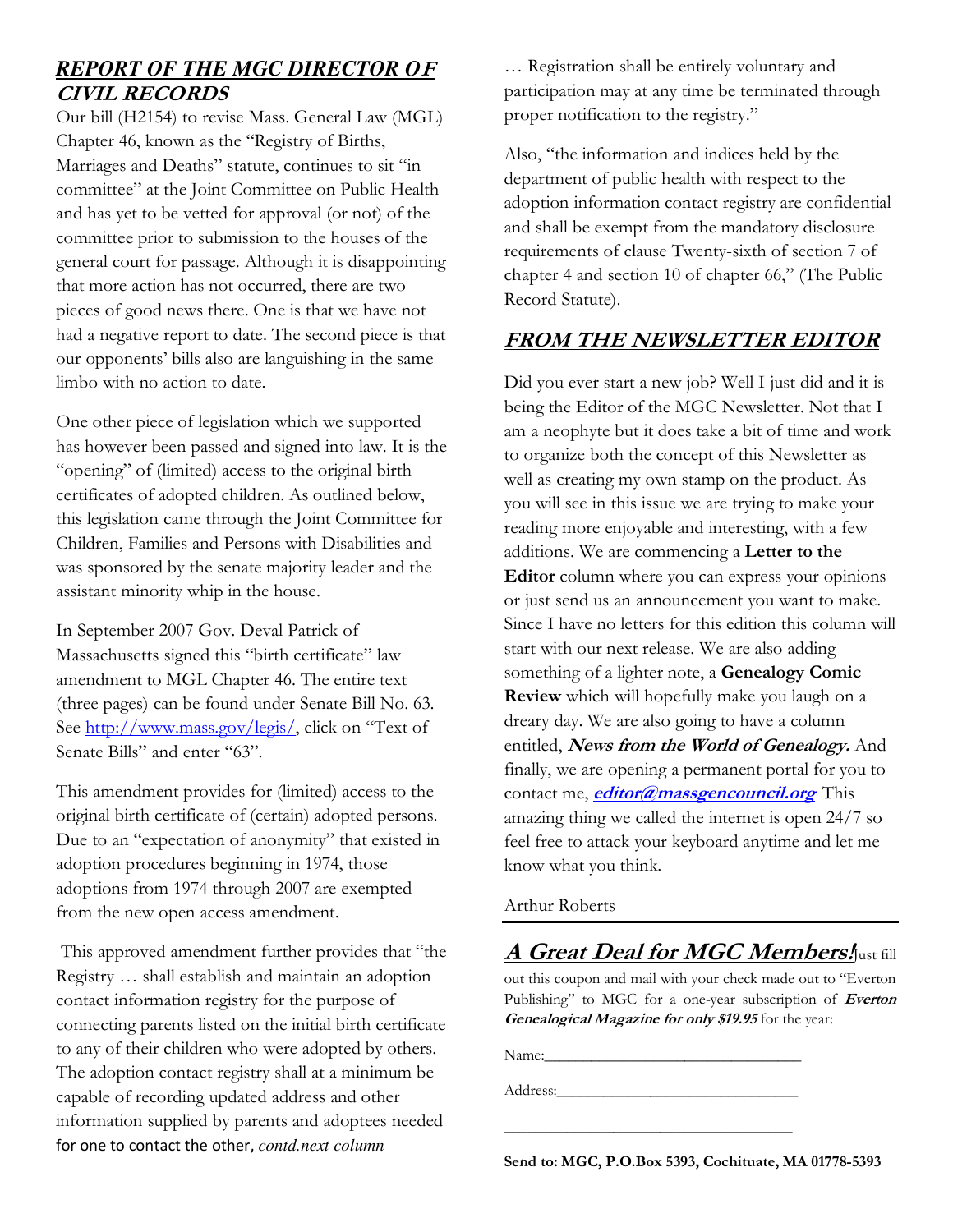Continued from page 1: provides multiple facets for genealogists to network and communicate with one another. Come see how this world can impact your personal research and genealogical knowledge as you begin to connect with genealogists across the world.

We are very pleased to have tempted Ann Lainhart to lecture in our Records track. She is one of the most accomplished of Massachusetts genealogists; her published works attest to her expertise in local records. Ann's lectures will be on state censuses (yes – there is something beyond federal censuses) and on the records of state institutions. Fascinating stuff, really, when you figure out how many institutions played a part in our ancestors' lives. Joining Ann in this track is Peter Zhuetlin, a freelance journalist who has published in the nation's leading newspapers. Peter will take us on his journey to find records on the world's first international female sports star.

Finally, we have two very interesting lectures in our Ethnic track. Ruy Cardoso, under a multi-year arrangement with the Family History Library, prepared databases covering 35,000 Portuguese parish records, including baptisms, marriages, and deaths from the 1600s to the 1800s. His session will give tips for finding the relevant parishes, describe how they are organized, and provide extensive details on the information included in the records. Marian Pierre-Louis is presenting "Poor, Black and Landless in New England: The Case Study of Ishmael Coffee." Discover how this African American and former slave left behind a wealth of records for his descendants to find. This research strategy is of use to anyone with landless ancestors, no matter what their ethnicity.

MGC directors will also bring us up to speed in several areas. Michael Brophy is right now interviewing people important in the early history of MGC itself for his speech, which takes us from past accomplishments (such as when we got the bill passed 25 years ago) to the places we can go in the future. Bernard Couming will present the MGC session on current legislative bill status.

GENEALOGY COMIC REVIEW

- 1. Only a genealogist regards a step backwards as progress!
- 2. All the really important information is on the missing page!
- 3. My hobby is genealogy; I raise dust bunnies as pets!
- 4. Many a Family Tree needs pruning!
- 5. Genealogists live in the PAST lane!
- 6. Any family tree produces some lemons, some nuts and a few bad apples!



Epitaph

"Gone to see for myself"

# Report on the February 2<sup>nd</sup> Board of **Directors Meeting**

From our news desk:

The Board of Directors met on Saturday, February 2<sup>nd</sup>, at the National Archives building in Waltham. The meeting, after reports by the various department leaders, was spent discussing the final organizational plans for the April  $26<sup>th</sup>$  conference. It seems that everything is well in order and even the menu for the breakfast and luncheon was confirmed. Board members also discussed seeking corporate sponsors to help defray the expenses next year. That special "V" word, volunteers, was also talked about, so if anyone has a day they would like to donate to the greater good of genealogy please contact MGC at Info@massgencouncil.org.

Genealogy is the only study that makes looking at dead people fun!

\_\_\_\_\_\_\_\_\_\_\_\_\_\_\_\_\_\_\_\_\_\_\_\_\_\_\_\_\_\_\_\_\_\_\_\_\_\_\_\_\_\_

Yours, Barbara Mathews, CG